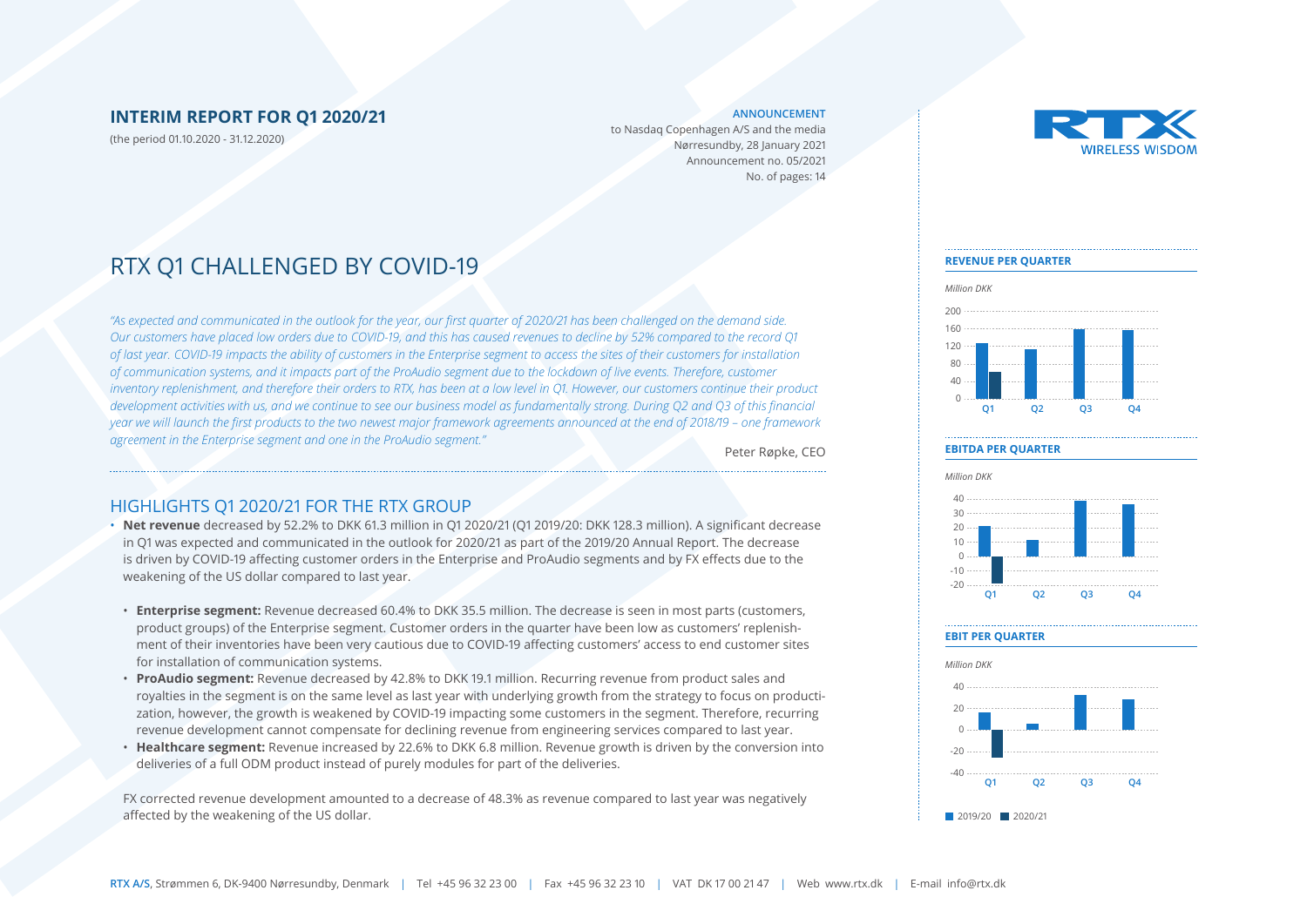RTX interim report for Q1 2020/21 | 2

- **Gross profit** decreased by 59.7% to DKK 30.5 million in Q1 2020/21 (Q1 2019/20: DKK 75.5 million). The gross margin decreased to 49.7% (Q1 2019/20: 58.9%) primarily impacted by the revenue mix with a significantly lower share of revenues from engineering services and secondarily by the specific product mix.
- **Operating performance** was impacted by the significantly lower revenue with **EBITDA** of DKK -18.8 million in Q1 2020/21 (Q1 2019/20: DKK 21.4 million) and **EBIT** of DKK -25.3 million in Q1 2020/21 (Q1 2019/20: DKK 16.3 million). EBITDA and EBIT were both aided by lower capacity costs compared to last year as the cautious management of the cost base continued considering the global uncertainty caused by the COVID-19 pandemic.
- **Cash flows from operating activities (CFFO)** increased to DKK 30.7 million in Q1 2020/21 compared to DKK 6.5 million in Q1 2019/20 primarily driven by working capital developments with lower receivables at the end of the quarter.

#### OUTLOOK FOR 2020/21 MAINTAINED

- As stated in the annual report for 2019/20 regarding the outlook for 2020/21, due to the COVID-19 pandemic uncertainty regarding actual developments in 2020/21 is higher than in recent years. After Q1 2020/21 and with the continued global impact of COVID-19 the uncertainty regarding the outlook remains high. With the current knowledge and visibility RTX maintains the expectations for revenue between DKK 545-600 million. EBITDA between DKK 95-120 million and EBIT between DKK 63-90 million for the financial year 2020/21. As also stated in the annual report for 2019/20, it is expected that the revenue and earnings distribution over 2020/21 will be significantly backloaded towards the second half of the year. The outlook assumes that the impact of COVID-19 on global markets will gradually decrease over the financial year and thus that any extensive lockdowns affecting major European and North American markets cease during Q2 of 2020/21. Also, the outlook is based on continued stable supply chains and global flows of goods (see below).
- Supply chains are challenged by a global scarcity of certain components driven by higher global demand for consumer electronics. In addition to the impact from COVID-19, the technology trade disagreements especially between USA and China has an adverse effect on global supply chains for electronics. Specifically, it creates a temporary global scarcity for semiconductors as manufacturers of semiconductors reconfigure their supply chains. This is causing increasing lead times and is expected to especially impact Q2 of 2020/21 and to likely cause postponements of deliveries especially from Q2 to Q3 in 2020/21 and to a lesser degree from Q3 to Q4 2020/21. Thus, the component scarcity also creates higher than usual uncertainty regarding 2020/21.

#### NEW SHARE BUY-BACK PROGRAMME ONGOING AS ANNOUNCED

• In line with the updated policy on capital structure communicated in the annual report for 2019/20 and as announced in company announcement 38/2020, RTX has initiated a new share buy-back programme for an amount up to DKK 50 million. The programme is being executed during the period 25 November 2020 to 30 September 2021 and is thus ongoing.

RTX A/S

**PETER THOSTRUP PETER RØPKE**

Chairman President and CEO

#### **ENQUIRIES AND FURTHER INFORMATION:**

CEO, Peter Røpke, tel +45 96 32 23 00 CFO, Morten Axel Petersen, tel +45 96 32 23 00

#### **APPENDICES**

Interim report for Q1 2020/21 for the Group comprising:

- Group financial highlights and key ratios
- Management report
- Management's statement
- Income statement
- Statement of comprehensive income
- Balance sheet
- Equity statement
- Cash flow statement
- Notes

#### **INVESTOR AND ANALYST MEETING**

On Friday, 29 January 2021 at 9.00 am, RTX will hold a conference call for investors and analysts hosted by Danske Bank.

In this conference call, the Company's management will comment on the interim report for the first quarter of 2020/21.

To register for the conference call, please email lomo@danskebank.dk.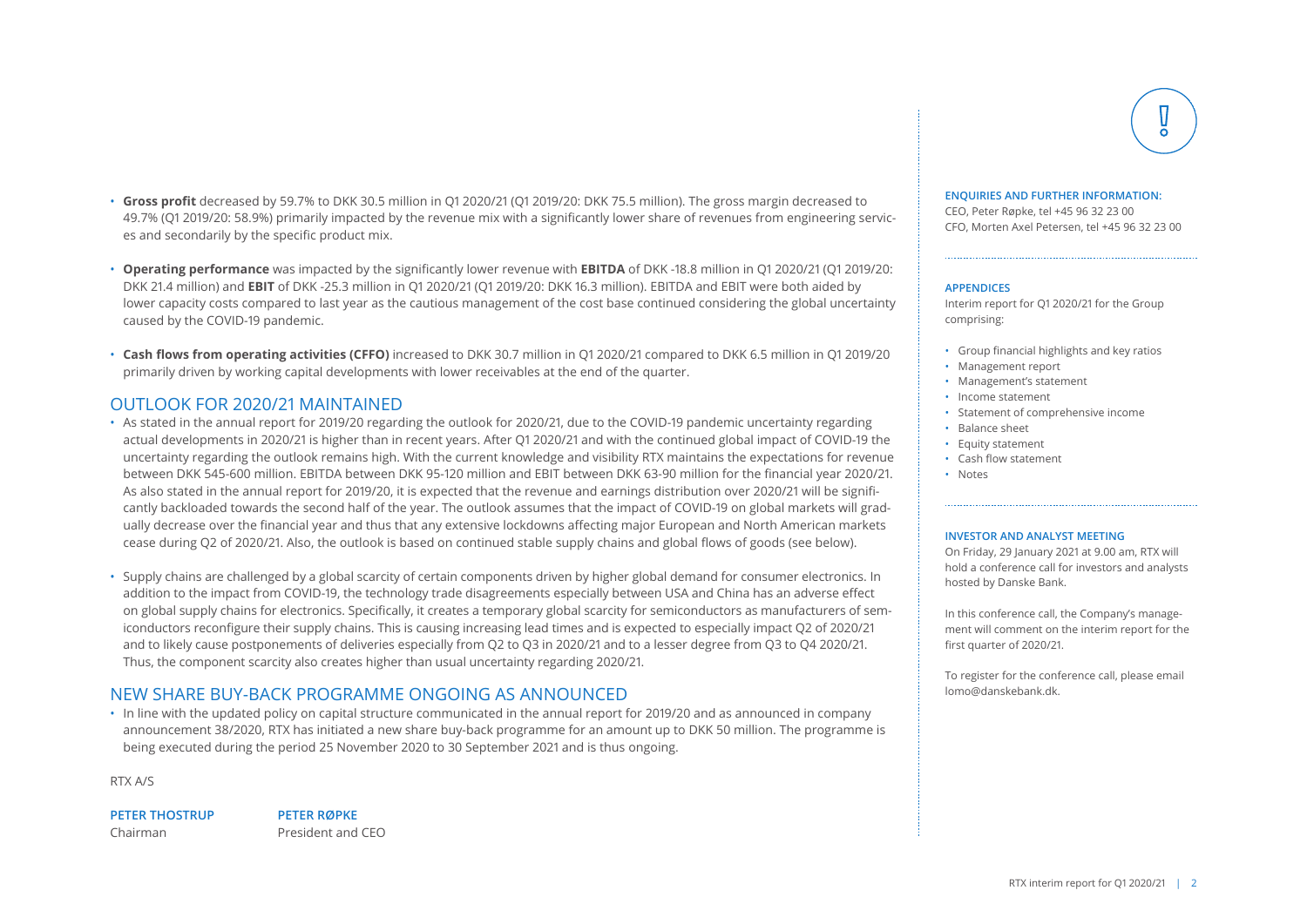## Group Financial Highlights and Key Ratios

(non-audited)

| <b>Amounts in DKK million</b>                          | Q <sub>1</sub><br>2020/21 | Q <sub>1</sub><br>2019/20 | <b>FY</b><br>2019/20 |
|--------------------------------------------------------|---------------------------|---------------------------|----------------------|
| <b>INCOME STATEMENT ITEMS</b>                          |                           |                           |                      |
| Revenue                                                | 61.3                      | 128.3                     | 555.9                |
| Gross profit                                           | 30.5                      | 75.5                      | 309.3                |
| <b>EBITDA</b>                                          | $-18.8$                   | 21.4                      | 108.2                |
| <b>EBITDA %</b>                                        | $-30.6%$                  | 16.7%                     | 19.5%                |
| Operating profit/loss (EBIT)                           | $-25.3$                   | 16.3                      | 83.6                 |
| Net financials                                         | $-2.0$                    | $-2.8$                    | $-3.4$               |
| Profit/loss before tax                                 | $-27.3$                   | 13.5                      | 80.2                 |
| Profit/loss for the period                             | $-21.4$                   | 10.6                      | 63.1                 |
|                                                        |                           |                           |                      |
| <b>BALANCE SHEET ITEMS</b>                             |                           |                           |                      |
| Cash and current asset investments                     | 207.0                     | 208.3                     | 194.8                |
| <b>Total assets</b>                                    | 470.4                     | 483.9                     | 533.6                |
| Equity                                                 | 323.2                     | 344.8                     | 352.2                |
| Liabilities                                            | 147.1                     | 139.1                     | 181.4                |
|                                                        |                           |                           |                      |
| <b>OTHER KEY FIGURES</b>                               |                           |                           |                      |
| Development cost financed by RTX before capitalization | 13.3                      | 12.3                      | 43.8                 |
| Capitalized development costs                          | 8.1                       | 6.9                       | 28.7                 |
| Depreciation, amortization and impairment              | 6.6                       | 5.1                       | 24.6                 |
| Cash flow from operations                              | 30.7                      | 6.5                       | 70.6                 |
| Cash flow from investments                             | $-9.1$                    | $-9.7$                    | $-37.1$              |
| Investments in property, plant and equipment           | 1.6                       | 2.7                       | 7.9                  |
| Increase/decrease in cash and cash equivalents         | 13.2                      | $-17.2$                   | $-33.7$              |

| <b>Amounts in DKK million</b>                                       | Q <sub>1</sub><br>2020/21 | <b>Q1</b><br>2019/20 | FY<br>2019/20 |
|---------------------------------------------------------------------|---------------------------|----------------------|---------------|
| <b>KEY RATIOS</b>                                                   |                           |                      |               |
| Growth in net turnover (percentage)                                 | $-52.2$                   | 10.2                 | $-0.8$        |
| Profit margin (percentage)                                          | $-41.3$                   | 12.7                 | 15.0          |
| Return on invested capital (percentage) <sup>1)</sup>               | 30.9                      | 70.6                 | 54.1          |
| Return on equity (percentage) <sup>1)</sup>                         | 9.3                       | 22.6                 | 18.1          |
| Equity ratio (percentage)                                           | 68.7                      | 71.2                 | 66.0          |
|                                                                     |                           |                      |               |
| <b>EMPLOYMENT</b>                                                   |                           |                      |               |
| Average number of full-time employees                               | 292                       | 291                  | 292           |
| Average number of FTE employed directly                             | 263                       | 264                  | 264           |
| Revenue per employee (DKK '000) <sup>2)</sup>                       | 210                       | 441                  | 1,904         |
| Operating profit per employee (DKK '000) <sup>2)</sup>              | $-87$                     | 56                   | 286           |
|                                                                     |                           |                      |               |
| <b>SHARES</b>                                                       |                           |                      |               |
| Average number of shares                                            |                           |                      |               |
| in circulation ('000)                                               | 8.333                     | 8,430                | 8,376         |
| Average number of diluted shares ('000)                             | 8.455                     | 8,507                | 8,503         |
| <b>SHARE DATA, DKK PER SHARE AT DKK 5</b>                           |                           |                      |               |
| Profit/loss for the period (EPS), per share <sup>2)</sup>           | $-2.6$                    | 1.3                  | 7.5           |
| Profit/loss for the period, diluted (DEPS), per share <sup>2)</sup> | $-2.5$                    | 1.2                  | 7.4           |
|                                                                     |                           |                      |               |
| Dividends, per share (DKK)                                          |                           |                      | 2.5           |
| Equity value, per share                                             | 38.9                      | 41.0                 | 42.2          |
| Listed price, per share                                             | 235.0                     | 183.0                | 216.0         |

Note: The Group's financial year runs from 1 October to 30 September.

Definitions of the key ratios used are stated in the annual report for 2019/20 in the accounting policies.

1) Calculated over a 12 months' period.

2) Not annualized.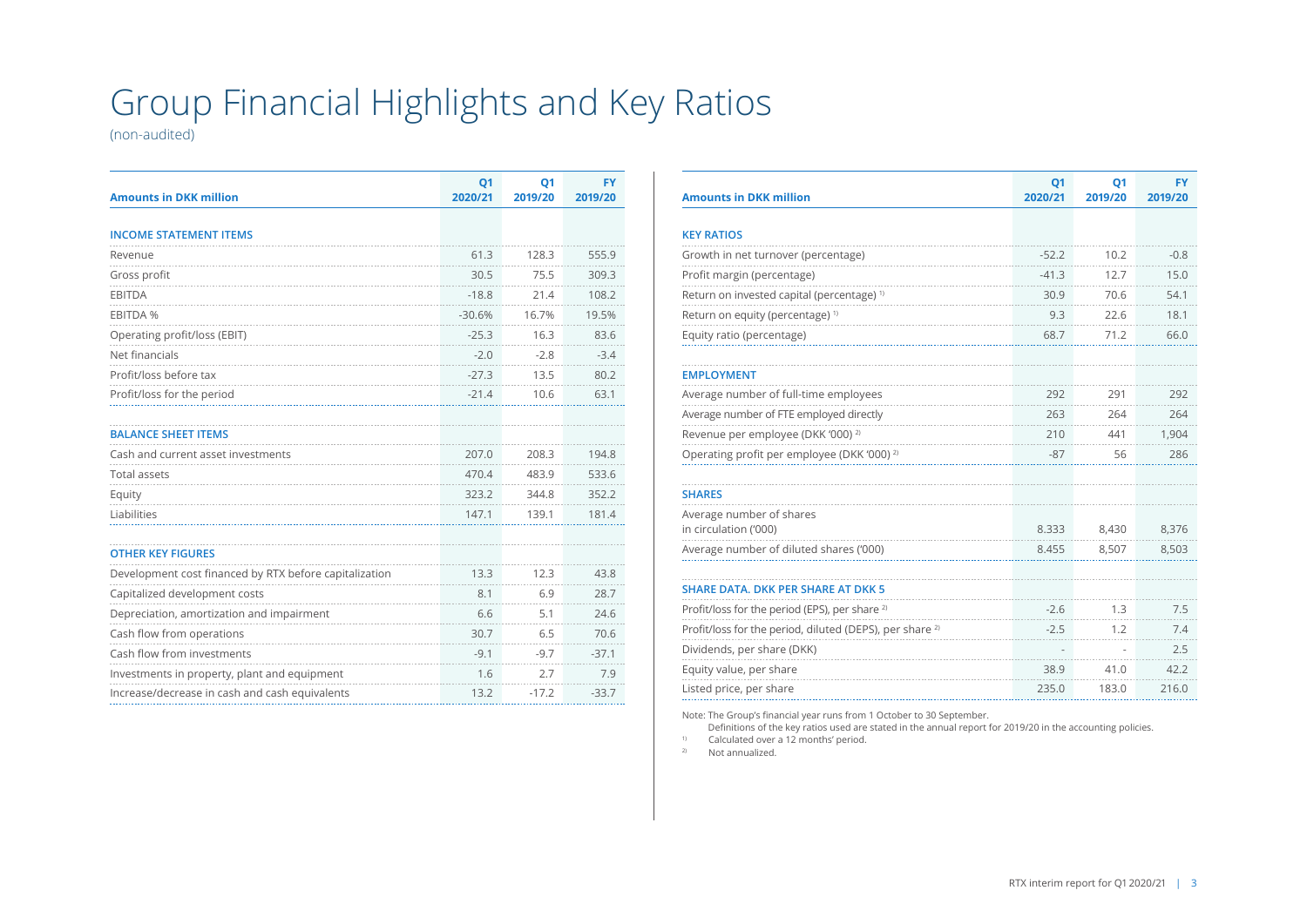# Management Report

The Board of Directors of RTX A/S has today considered and adopted the Group's interim report for the first quarter (covering the period 1 October 2020 to 31 December 2020). Comments on developments for the first quarter (Q1) of the 2020/21 financial year follow below.

#### NEW SEGMENT REPORTING STRUCTURE

As announced in the annual report for 2019/20, RTX has during Q1 developed its organizational structure with the new structure in place from 1 December 2020. To support the execution of the Group's strategy, and as RTX now has a uniform business model across its target segments, RTX has moved from the previous two business units – Business Communications and Design Services – into one joint organization still focusing on the three target market segments: Enterprise, ProAudio and Healthcare. Therefore, the segment reporting has also been changed from Business Communications and Design Services to the three market segments: Enterprise, ProAudio and Healthcare. For further information also refer to note 3 of this report.

#### CHALLENGING DEMAND SIDE IN Q1 DUE TO COVID-19

The RTX Group realized **revenue** of DKK 61.3 million in Q1 2020/21 – a decrease of 52.2% (Q1 2019/20: DKK 128.3 million). Corrected for exchange rate effects the decrease equals 48.3% compared to last year due to the weakening of the USD relative to Q1 last year.

Revenues in the **Enterprise** segment decreased by 60.4% to DKK 35.5 million in Q1 2020/21 (Q1 2019/20: DKK 89.5 million). Corrected for exchange rates effects the decrease was 57.0%. The decrease is seen in most parts (customers, product groups) of the Enterprise segment. Customer orders in the quarter have been low as customers' replenishment of their inventories have been very cautious due to COVID-19 affecting customers' access to end customer sites for installation of communication systems.

During the quarter, RTX continued the development activities within the Enterprise segment for renewal of product ranges under renewed large older framework agreements. Further, development activities related to the newest framework agreement (announced at the end of 2018/19) continued. Deliveries of first products under this new framework agreement is expected to start during Q2/Q3 of the current financial year. Finally, development of own financed product ranges – including for instance wireless headsets models and cloud-based deployment and administration tools for our Enterprise suite of products – continued in the quarter.

**ProAudio** segment revenues declined by 42.8% to DKK 19.1 million in Q1 2020/21 (Q1 2019/20: DKK 33.3 million). Corrected for exchange rate effects the decrease equals 38.4%. Recurring revenue from product sales and royalties in the segment is on the same level as last year with underlying growth from the strategy to focus on productization and recurring revenues, however, the growth is weakened by COVID-19 impacting some customers in the segment. Revenues from engineering services (hourly-based engineering) decreased significantly compared to last year as the focus in the segment is and has been shifting from providing engineering services to becoming a product solution provider to our customers.

During the quarter, development activities continued under the larger framework agreement announced at the end of 2018/19 regarding product development for a large inter-

#### FINANCIAL DEVELOPMENT

| <b>DKK million</b>   | Q1<br>20/21 | O1<br>19/20 | <b>Change</b><br>(%) |
|----------------------|-------------|-------------|----------------------|
| <b>Group revenue</b> | 61.3        | 128.3       | $-52.2%$             |
| Enterprise revenue   | 35.5        | 89.5        | $-60.4%$             |
| ProAudio revenue     | 19.1        | 33.3        | $-42.8%$             |
| Healthcare revenue   | 6.8         | 5.5         | 22.6%                |
| <b>FRITDA</b>        | $-18.8$     | 21.4        | $-187.6%$            |
| <b>FRIT</b>          | $-25.3$     | 16.3        | $-255.3%$            |
| CFFO <sup>1)</sup>   | 30.7        | 6.5         | 375.0%               |

<sup>1)</sup> Cash flow from operations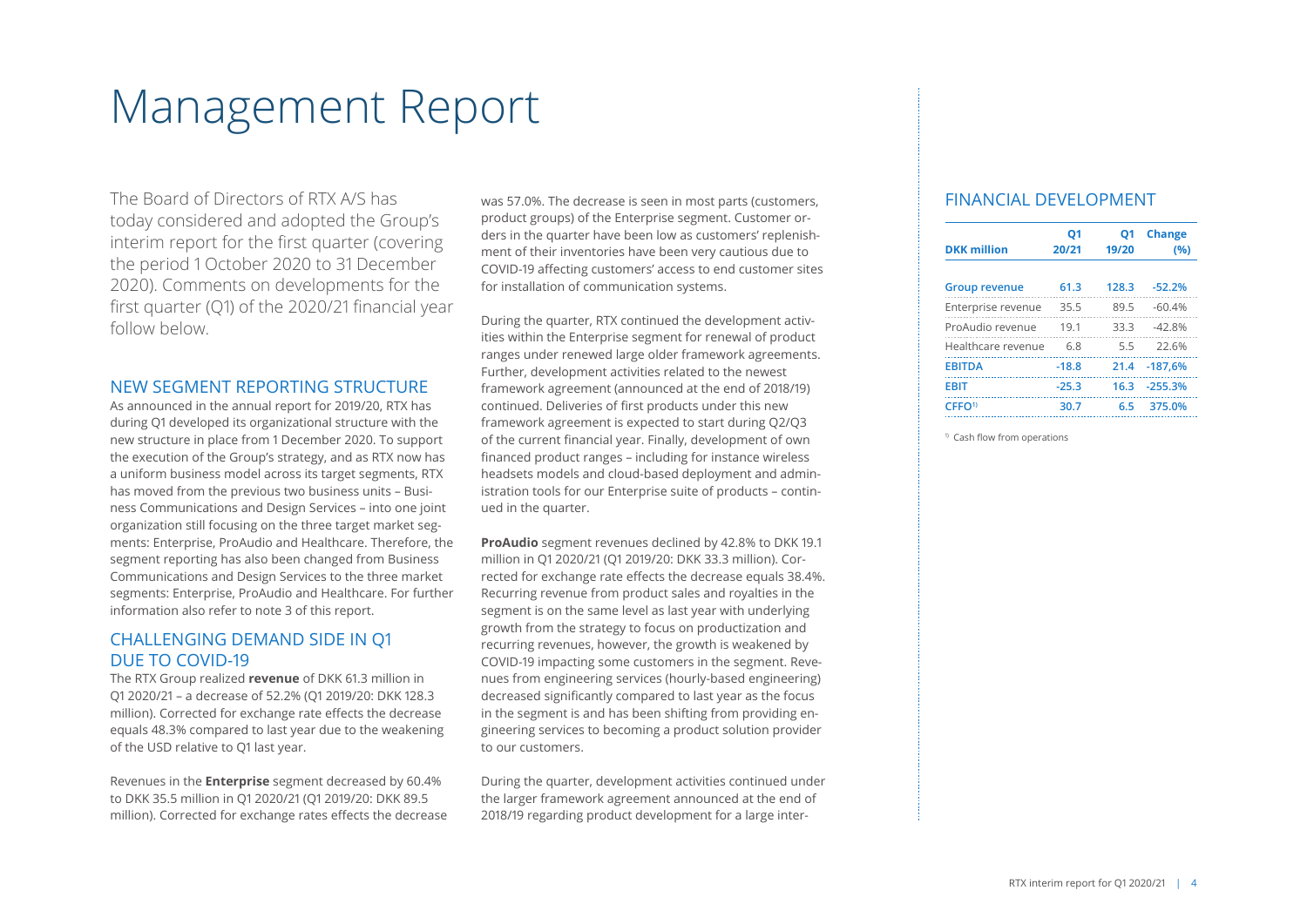national player in the ProAudio segment based on RTX's conference platform. First deliveries of products under the agreement are expected for Q2/Q3 2020/21. As the first major ODM framework agreement in the ProAudio segment, this is an important stepping stone in the productization strategy in ProAudio. Internal development activities related to the various product platforms for Intercom, Mics & Stage as well as Conference solutions in the ProAudio segment also continued during the quarter.

Revenues in the **Healthcare** segment increased by 22.6% to DKK 6.8 million in Q1 2020/21 (Q1 2019/20: DKK 5.5 million). Corrected for exchange rate effects the increase was 32.5%. Revenue growth is driven by the conversion into deliveries of a full ODM product instead of purely modules for part of the deliveries. RTX deliveries of this first full ODM product was initiated in Q3 of last year and has increased during Q4 of 2019/20 and Q1 of this year. Conversely, the strong volume growth for patient monitoring devices seen in the last half of 2019/20 due to the COVID-19 pandemic has levelled off somewhat in Q1 2020/21 as equipment ramp-up at hospitals etc. has levelled off.

#### COSTS AND EARNINGS

The **gross profit** of the Group decreased by 59.7% to DKK 30.5 million in Q1 2020/21 (Q1 2019/20: DKK 75.5 million). The gross margin decreased to 49.7 % (Q1 2019/20: 58.9 %) primarily impacted by the revenue mix with a significantly lower share of revenues from engineering services and secondarily by the specific product mix.

**Capacity costs** in Q1 2020/21 decreased to DKK 57.3 million (before capitalization of development costs) compared to DKK 61.0 million in the same period last year. RTX has continued the cautious cost management considering the uncertainty caused by the COVID-19 pandemic avoiding additional headcount investments and instead redeploying

employees internally to maintain full momentum on the development activities with the highest potential for RTX and customers. Therefore, the total headcount has been relatively stable compared to last year with 292 average FTEs in Q1 2020/21 compared to average 291 FTEs in Q1 of 2019/20. Also travel costs, fairs, external assistance, and various staff related costs have been kept at a relatively low level.

As described above for the Enterprise and ProAudio segments, RTX continued to fund development activities of wireless headsets, product deployment tools, ProAudio product solutions etc. during the quarter. Therefore, the Group **capitalized development costs** of DKK 8.1 million in Q1 2020/21 (Q1 2019/20: DKK 6.9 million).

Operating performance before depreciations and amortizations **(EBITDA)** amounted to DKK -18.8 million in Q1 2020/21 (Q1 2019/20: DKK 21.4 million) impacted by the lower revenues due to COVID-19 affecting customer demand and the lower gross margin while partially counterbalanced by lower capacity costs.

**Depreciations and amortizations** increased to DKK 6.6 million in Q1 2020/21 (Q1 2019/20: DKK 5.1 million) with the expected increase caused by amortization of further own financed development projects as a reflection of RTX's strategy to create recurring revenues by creating product platforms which can be tailored on an ODM basis to individual customers. Operating profit **(EBIT)** thus amounted to DKK -25.3 million in Q1 2020/21 (Q1 2019/20: DKK 16.3 million).

In Q1, **net financial items** amounted to DKK -2.0 million (Q1 2019/20: DKK -2.8 million). The development in the quarter compared to last is positively impacted by improved value development of the investments in the trading portfolio and negatively impacted by higher (negative) exchange rate adjustments of balance sheet items due to decreasing USD exchange rate during the quarter partly counterbalanced by currency (USD) hedging under which the Group has hedged part of the expected USD net cash inflow from operations.

**Profit after tax** for Q1 of 2020/21 amounted to DKK -21.4 million (Q1 2019/20: DKK 10.6 million).

#### EQUITY, ASSETS AND CASH FLOW

At the end of Q1 2020/21, the Group's **equity ratio** continues to be high at 68.8% (Q1 2019/20: 71.2%). The equity ratio has increased with the profits generated over the 12 months and decreased with distribution of dividends and share buy-backs during the 12 months. Total assets amounted to DKK 470.4 million at the end of the first quarter compared to DKK 483.9 at the same time last year, with increase in non-current assets from investment into internal development projects and from a prolongation of the lease contract of the RTX headquarter (as also described in notes 14 and 26 in the annual report for 2019/20) and with a decrease in current assets as receivables are lower due to the lower revenue in Q1 2020/21.

The Group realized positive **cash flow from operations (CFFO)** of DKK 30.7 million in the first quarter (Q1 2019/20: DKK 6.5 million) aided by working capital developments with the lower receivables.

RTX balance sheet and liquidity thus remains very strong with a significant net cash position. The Group's **total cash funds and current securities less bank debt** amounted to DKK 207.0 million at the end of Q1 2020/21 (Q1 2019/20: DKK 208.3 million). While the level is positively impacted by the cash generated by operations it is negatively impacted by distribution to shareholders. During the first quarter,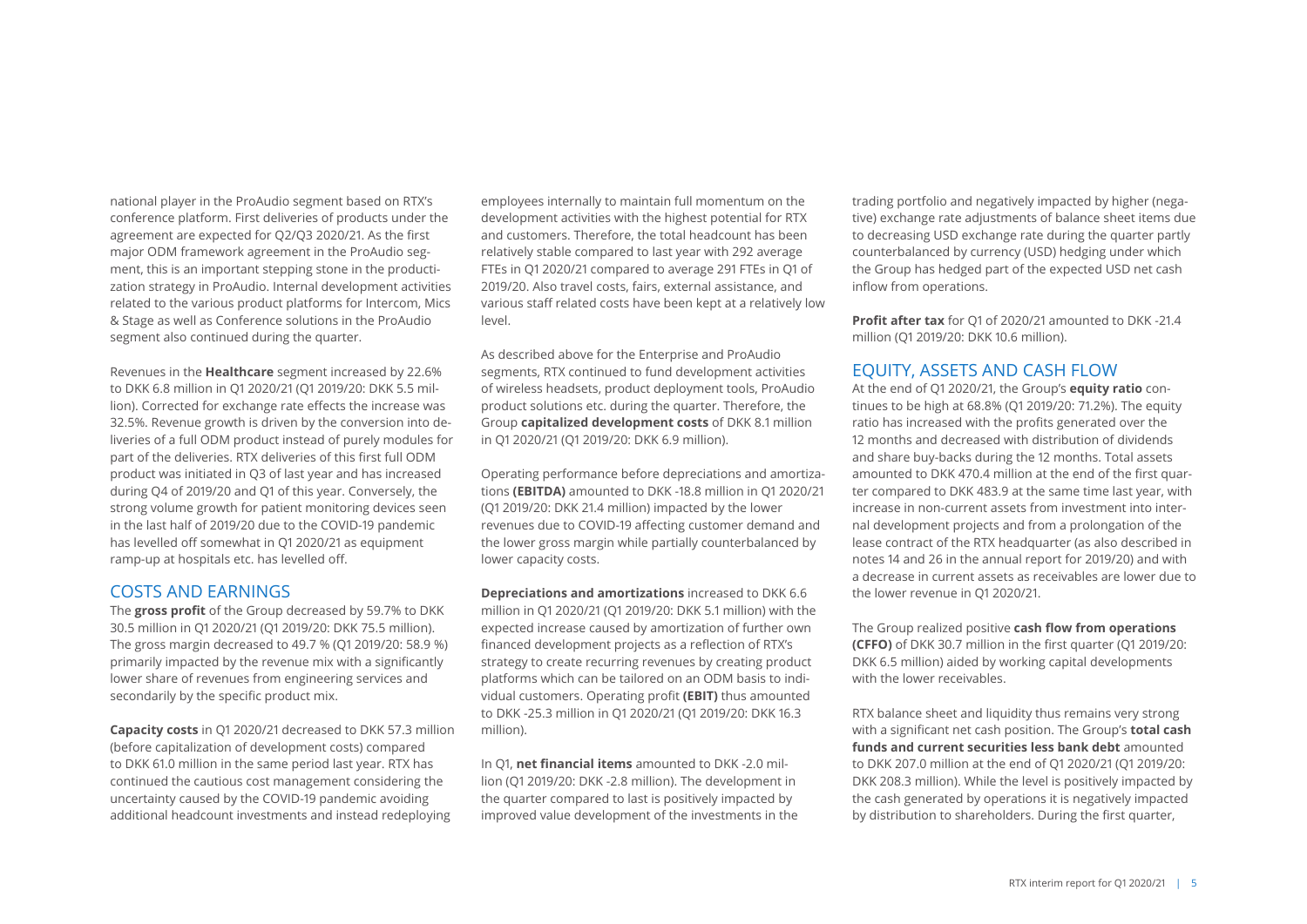RTX has bought back shares for DKK 7.0 million as part of the DKK 50 million share buy-back programme further described below. Further, the Board of Directors have proposed a dividend of 2.5 DKK per share for adoption at the Annual General Meeting on 28 January 2021 corresponding to an expected total dividend payment of DKK 20.8 million.

#### OUTLOOK FOR THE 2020/21 FINANCIAL YEAR MAINTAINED

As stated in the annual report for 2019/20 regarding the outlook for 2020/21, due to the COVID-19 pandemic uncertainty regarding actual developments in 2020/21 is higher than in recent years. After Q1 2020/21 and with the continued global impact of COVID-19 the uncertainty regarding the outlook remains high. With the current knowledge and visibility RTX maintains the expectations for revenue between DKK 545-600 million. EBITDA between DKK 95-120 million and EBIT between DKK 63-90 million for the financial year 2020/21. As also stated in the annual report for 2019/20, it is expected that the revenue and earnings distribution over 2020/21 will be significantly backloaded towards the second half of the year. The outlook assumes that the impact of COVID-19 on global markets will gradually decrease over the financial year and thus that any extensive lockdowns affecting major European and North American markets cease during Q2 of 2020/21. Also, the outlook is based on continued stable supply chains and global flows of goods (see below).

Supply chains are challenged by a global scarcity of certain components driven by higher global demand for consumer electronics. In addition to the impact from COVID-19, the technology trade disagreements especially between USA and China has an adverse effect on global supply chains for electronics. Specifically, it creates a temporary global scarcity for semiconductors as manufacturers of semiconductors reconfigure their supply chains. This is causing increasing lead times and is expected to especially impact Q2 of 2020/21 and to likely cause postponements of deliveries especially from Q2 to Q3 in 2020/21 and to a lesser degree from Q3 to Q4 2020/21. Thus, the component scarcity also creates higher than usual uncertainty regarding 2020/21.

#### SHARE BUY-BACK PROGRAMME ONGOING

As announced in company announcement 38/2020, RTX has initiated a new share buy-back program for an amount up to DKK 50 million. The program is being executed during the period 25 November 2020 to 30 September 2021. The share buy-back program is executed in compliance with EU Market Abuse Regulation, EU Regulation no. 596/2014 of 16 April 2014 and EU Delegated Regulation 2016/1052 of 8 March 2016 (together referred to as the "Safe Harbour Regulation"). The purpose of the share buy-back program is a continued adjustment of RTX's capital structure in line with the policy on capital structure (as announced in the annual report for 2019/20) and to meet the obligations arising from employee share-based remuneration program or other allocations of shares to employees of RTX.



### FINANCIAL CALENDAR

Expected publication of financial information for the financial year 2020/21:

**27 APRIL 2021** Interim report for Q2 2020/21

**24 AUGUST 2021** Interim report for Q3 2020/21

**30 NOVEMBER 2021** Annual report for 2020/21

### RISKS AND UNCERTAINTIES FOR THE 2020/21 FINANCIAL YEAR

#### **STATEMENTS ON FUTURE CONDITIONS**

The above statements on the Group's future conditions, including in particular, future revenue and operating profit (EBIT-DA and EBIT), reflect Management's current outlook and carry some uncertainty. These statements can be affected by a number of risks and uncertainties, which mean that actual developments can be different from the indicated outlook. These risks and uncertainties include, but are not limited to, general business and economic conditions, dependence on partners, the time of delivery of components, and foreign exchange and interest rate fluctuations - all of which may also be impacted by the COVID-19 situation and development.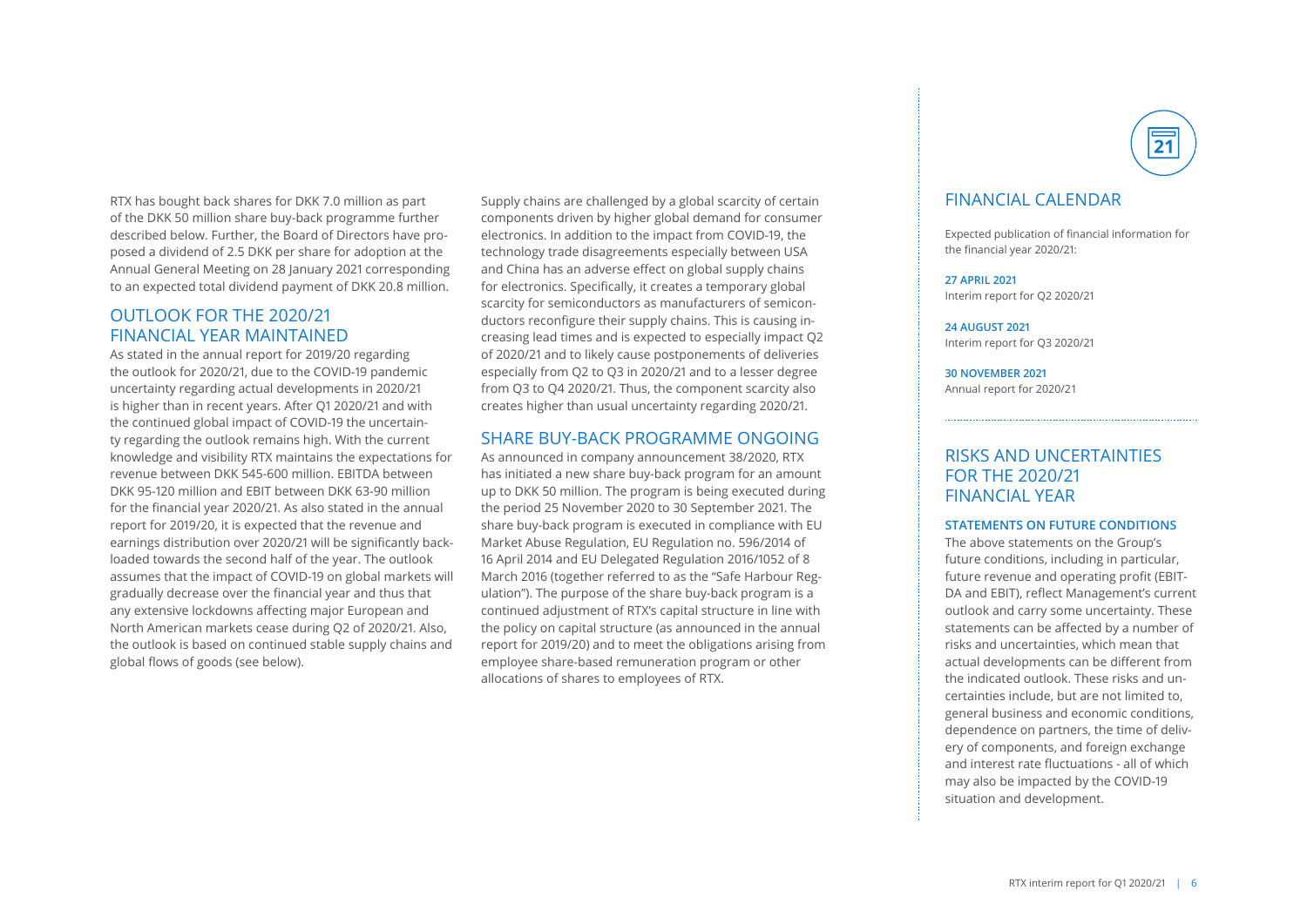# Management's Statement

The Board of Directors and the Executive Board have today considered and adopted the interim report of RTX A/S for the first quarter of the financial year 2020/21 (covering the period 1 October 2020 to 31 December 2020).

The interim report is prepared in accordance with IAS 34, Interim Financial Reporting, as adopted by the EU and additional Danish disclosure requirements for the interim reporting of listed companies. The interim report has not been audited or reviewed by the Company's auditor.

We consider the applied accounting policies appropriate for the interim report to provide, in our opinion, a true and fair view of the Group's assets, liabilities and financial position as at 31 December 2020 and of its financial performance and cash flow for the first quarter of 2020/21.

We consider Management's review to give a true and fair view of the Group's activities and finances, profit/loss for the period and the Group's financial position as a whole, as well as a true and fair description of the most material risks and uncertainties facing the Group.

Noerresundby, 28 January 2021

### EXECUTIVE BOARD

| <b>PETER RØPKE</b><br>President and CEO          | <b>MORTEN AXEL PETERSEN</b><br>CFO.                    |                                                        |
|--------------------------------------------------|--------------------------------------------------------|--------------------------------------------------------|
| <b>BOARD OF DIRECTORS</b>                        |                                                        |                                                        |
| <b>PETER THOSTRUP</b><br>Chairman                | <b>JESPER MAILIND</b><br>Deputy Chairman               |                                                        |
| <b>CHRISTIAN ENGSTED</b>                         | <b>LARS CHRISTIAN TOFFT</b>                            | <b>HENRIK SCHIMMELL</b>                                |
| <b>KEVIN HARRITSØ</b><br>Employee Representative | FLEMMING VENDBJERG ANDERSEN<br>Employee Representative | <b>KURT HEICK RASMUSSEN</b><br>Employee Representative |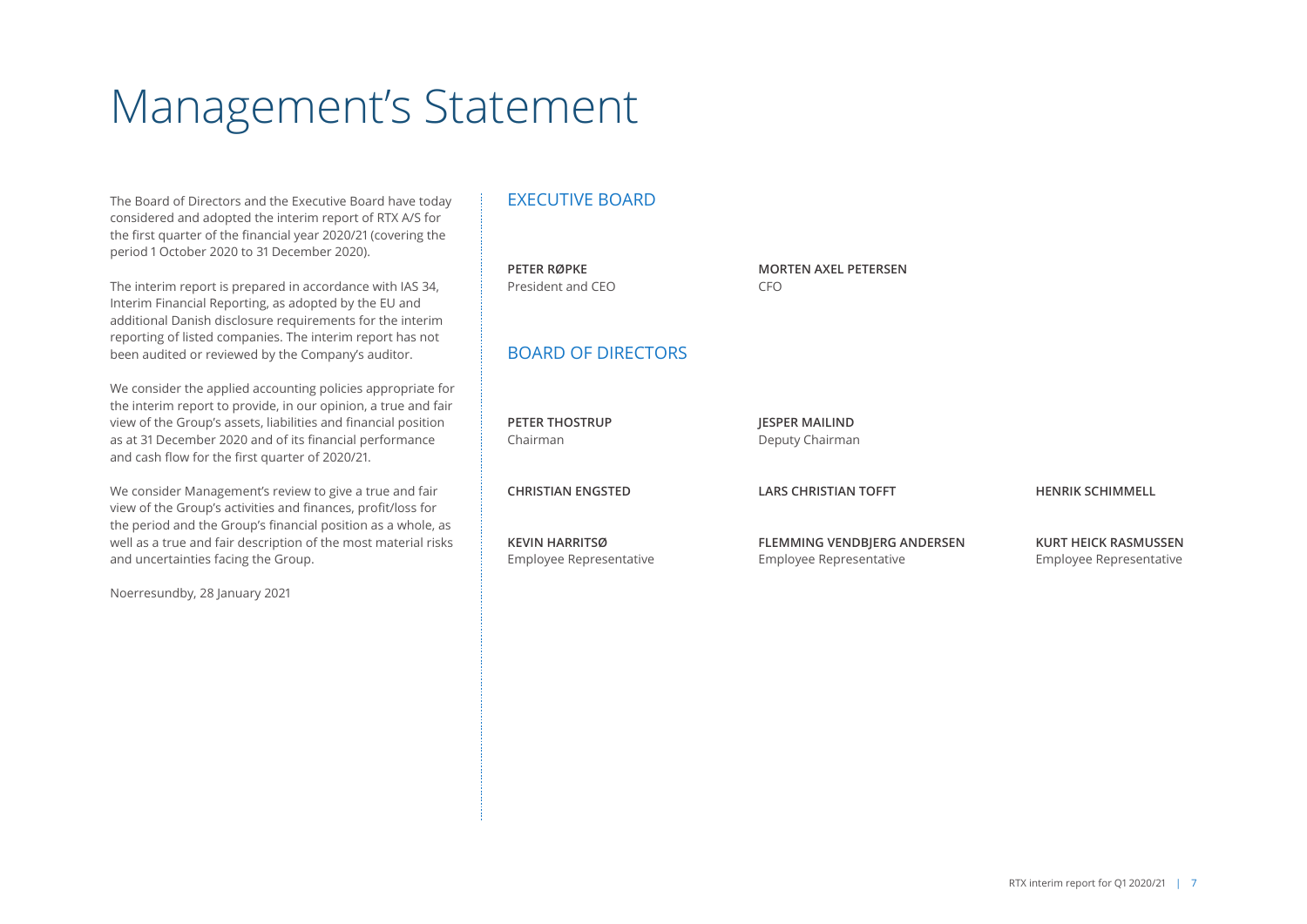## Income Statement

(non-audited)

| <b>Amounts in DKK '000</b>                                             | <b>Note</b>    | <b>Q1</b><br>2020/21 | <b>Q1</b><br>2019/20 | <b>FY</b><br>2019/20 |
|------------------------------------------------------------------------|----------------|----------------------|----------------------|----------------------|
|                                                                        |                |                      |                      |                      |
| Revenue                                                                | 3              | 61,290               | 128,282              | 555,869              |
| Value of work transferred to assets                                    | 4              | 8,132                | 6,855                | 28,737               |
| Cost of sales                                                          |                | $-30,839$            | $-52,763$            | $-246,574$           |
| Other external expenses                                                |                | $-14,452$            | $-14,361$            | $-53,444$            |
| Staff costs                                                            |                | $-42,881$            | $-46,621$            | $-176,430$           |
| Operating profit/loss before depreciation and<br>amortization (EBITDA) |                | $-18,750$            | 21,392               | 108,158              |
|                                                                        |                |                      |                      |                      |
| Depreciation, amortization and impairment                              | $\overline{4}$ | $-6,550$             | $-5,099$             | $-24,587$            |
| <b>Operating profit/loss (EBIT)</b>                                    |                | $-25,300$            | 16,293               | 83,571               |
|                                                                        |                |                      |                      |                      |
| Financial income                                                       | 5              | 1,208                | 1,120                | 4,560                |
| Financial expenses                                                     | 5              | $-3,204$             | $-3,882$             | $-7,910$             |
| Profit/loss before tax                                                 |                | $-27,296$            | 13,531               | 80,221               |
|                                                                        |                |                      |                      |                      |
| Tax on profit/loss                                                     |                | 5,853                | $-2,981$             | $-17,075$            |
| Profit/loss for the period                                             |                | $-21,443$            | 10,550               | 63,146               |
|                                                                        |                |                      |                      |                      |
| Earnings per share (EPS)                                               |                |                      |                      |                      |
| Earnings per share (DKK)                                               |                | $-2.6$               | 1.3                  | 7.5                  |
| Earnings per share, diluted (DKK)                                      |                | $-2.5$               | 1.2                  | 7.4                  |

## Statement of Comprehensive Income

(non-audited)

| <b>Amounts in DKK '000</b>                                                | <b>Note</b> | Q <sub>1</sub><br>2020/21 | Q1<br>2019/20 | <b>FY</b><br>2019/20 |
|---------------------------------------------------------------------------|-------------|---------------------------|---------------|----------------------|
| Profit/loss for the period                                                |             | $-21,443$                 | 10,550        | 63,146               |
| Items that may be reclassified<br>subsequently to the income statement    |             |                           |               |                      |
| Exchange rate adjustments of foreign subsidiaries                         |             | $-1,596$                  | $-702$        | $-1,983$             |
| Fair value adjustment relating to<br>hedging instruments                  |             | 380                       | 228           | $-496$               |
| Tax on hedging instruments                                                |             | $-84$                     | $-50$         | 109                  |
| Fair value of hedging instruments<br>reclassified to the income statement |             | 54                        |               | 289                  |
| Tax on hedging instruments reclassified                                   |             | $-12$                     | ٠             | $-63$                |
| Other comprehensive income, net of tax                                    |             | $-1,258$                  | $-524$        | $-2,144$             |
| Comprehensive income for the period                                       |             | $-22,701$                 | 10,026        | 61,002               |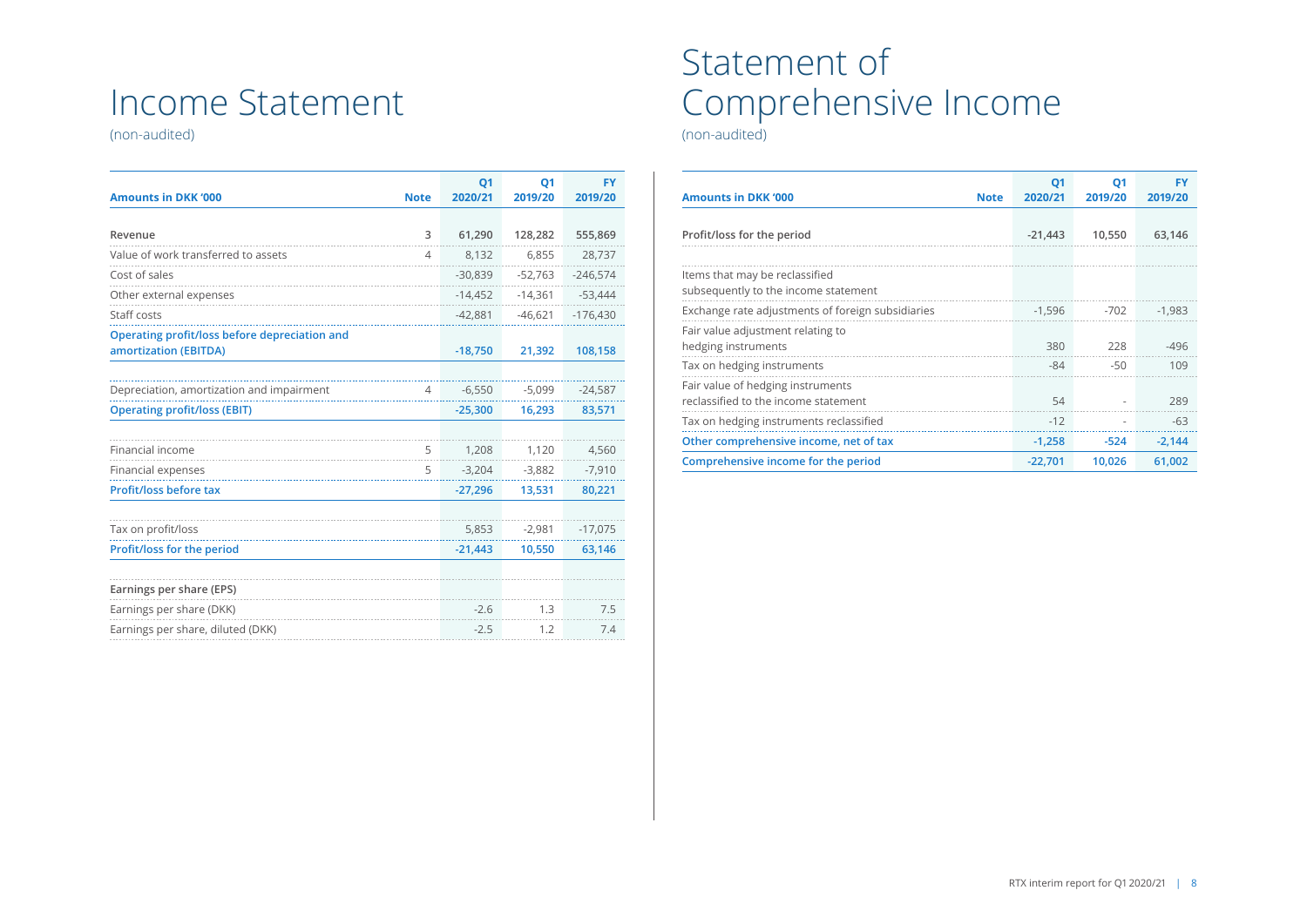## Balance Sheet

(non-audited)

| <b>Amounts in DKK '000</b>                         |         | 31.12.19 | 30.09.20 |
|----------------------------------------------------|---------|----------|----------|
|                                                    |         |          |          |
| <b>ASSETS</b>                                      |         |          |          |
| Own completed development projects                 | 20,426  | 19,028   | 22,065   |
| Own development projects in progress               | 43,089  | 27,656   | 36,738   |
| Acquired license rights                            |         | 791      |          |
| Goodwill                                           | 7,797   | 7,797    | 7,797    |
| <b>Intangible assets</b>                           | 71,312  | 55,272   | 66,600   |
| Right-of-use assets (lease assets)                 | 57,466  | 39,505   | 48,917   |
| Plant and machinery                                | 8,837   | 8,653    | 9,123    |
| Other fixtures, tools and equipment                | 3,721   | 4,065    | 3,958    |
| Leasehold improvements                             | 3,575   | 3,356    | 3,143    |
| <b>Tangible assets</b>                             | 73,599  | 55,579   | 65,141   |
| Deposits                                           | 6,584   | 7,953    | 7,938    |
| Deferred tax assets                                | 1,512   | 1,646    | 1,806    |
| Other non-current assets                           | 8,096   | 9,599    | 9,744    |
| <b>Total non-current assets</b>                    | 153,007 | 120,450  | 141,485  |
| <b>Inventories</b>                                 | 20,520  | 21,327   | 15,182   |
| Trade receivables                                  | 58,969  | 97,950   | 145,436  |
| Contract development projects in progress          | 22,333  | 26,147   | 28,403   |
| Other receivables                                  | 3,915   | 4,848    | 4,128    |
| Prepaid expenses                                   | 4,580   | 4,862    | 4,152    |
| <b>Receivables</b>                                 | 89,797  | 133,807  | 182,119  |
| Current asset investments in the trading portfolio | 154,881 | 152,437  | 154,010  |
| <b>Current asset investments</b>                   | 154,881 | 152,437  | 154,010  |
| Cash at bank and in hand                           | 52,160  | 55,864   | 40,785   |
| <b>Total current assets</b>                        | 317,358 | 363,435  | 392,096  |
| <b>Total assets</b>                                | 470,365 | 483,885  | 533,581  |

| <b>Amounts in DKK '000</b>                | 31.12.20 | 31.12.19 | 30.09.20 |
|-------------------------------------------|----------|----------|----------|
|                                           |          |          |          |
| <b>EQUITY AND LIABILITIES</b>             |          |          |          |
| Share capital                             | 43,214   | 44.714   | 43,214   |
| Share premium account                     | 203,714  | 252,367  | 203,714  |
| Currency adjustments                      | 4,197    | 7,074    | 5,793    |
| Cash flow hedging                         | 227      | 228      | $-207$   |
| Retained earnings                         | 71,897   | 40,379   | 99,678   |
| <b>Equity</b>                             | 323,249  | 344,762  | 352,192  |
|                                           |          |          |          |
| Lease liabilities                         | 55,639   | 36,315   | 47,116   |
| Deferred tax liabilities                  | 2,367    | 6,583    | 8.500    |
| Provisions                                | 1,325    | 1,305    | 1,325    |
| Other payables                            | 13,355   | 4,576    | 13,106   |
| <b>Non-current liabilities</b>            | 72,686   | 48,779   | 70,047   |
|                                           |          |          |          |
| Lease liabilities                         | 5,208    | 5,996    | 4,911    |
| Prepayments received from customers       | 1,852    | 1.217    | 1,176    |
| Trade payables                            | 26,818   | 38,584   | 50,849   |
| Contract development projects in progress | 1,597    | 7,803    | 1,273    |
| Income taxes                              | 970      | 2,656    | 11,352   |
| Provisions                                | 1,838    | 1,309    | 2,040    |
| Other payables                            | 36,147   | 32,779   | 39,741   |
| <b>Current liabilities</b>                | 74,430   | 90,344   | 111,342  |
|                                           |          |          |          |
| <b>Total liabilities</b>                  | 147,116  | 139,123  | 181,389  |
|                                           |          |          |          |
| <b>Total equity and liabilities</b>       | 470,365  | 483,885  | 533,581  |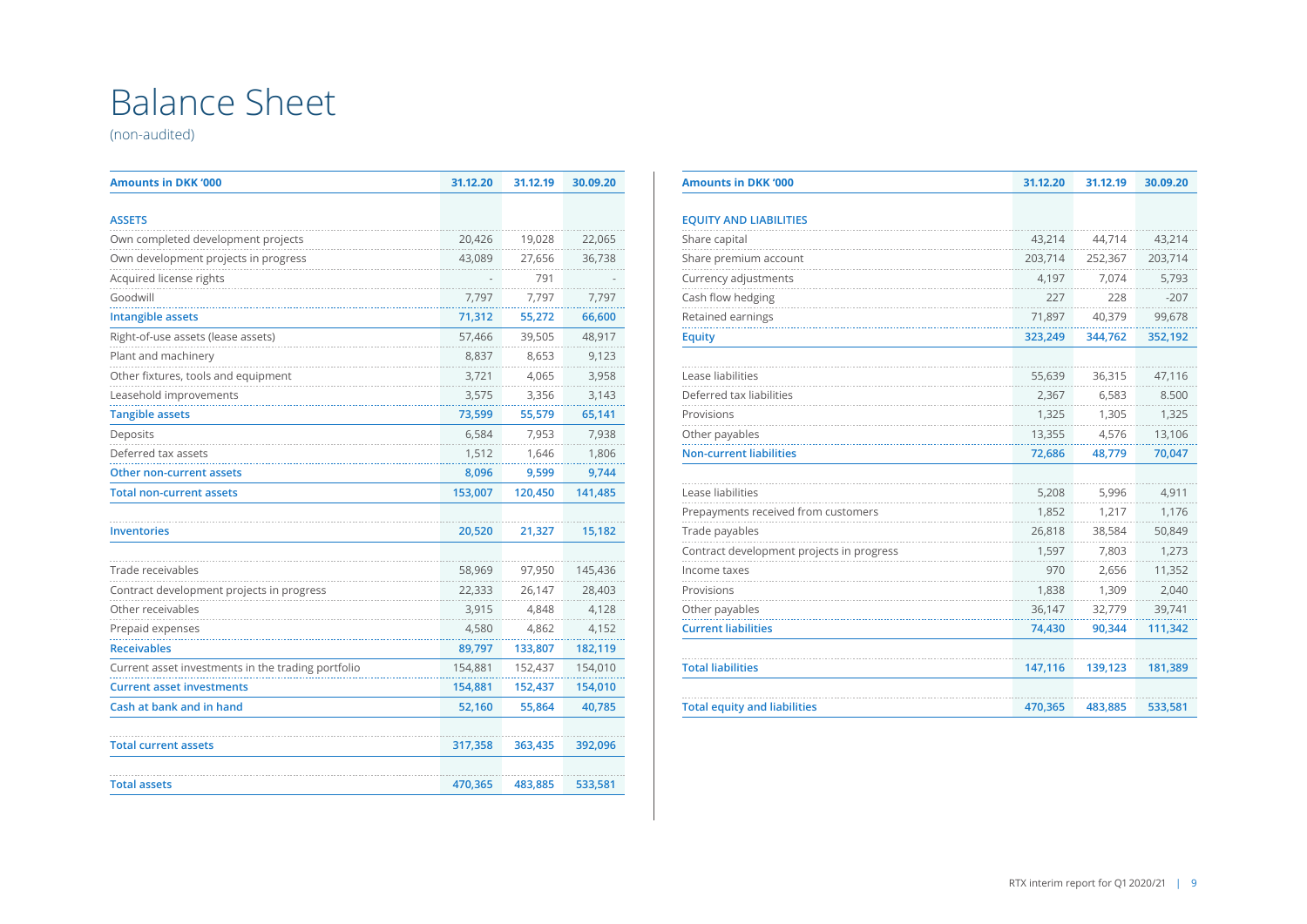## Equity Statement

(non-audited)

| <b>Amounts in DKK '000</b>                               | <b>Share</b><br>capital | <b>Share</b><br>premium | <b>Currency</b><br>adjust-<br>ments | Cash<br>flow<br>hedging | Re-<br>tained<br>earnings | <b>Total</b> |
|----------------------------------------------------------|-------------------------|-------------------------|-------------------------------------|-------------------------|---------------------------|--------------|
|                                                          |                         |                         |                                     |                         |                           |              |
| <b>Equity at 30 September 2019</b>                       | 44,714                  | 252,367                 | 7,776                               |                         | 42,583                    | 347,440      |
| Changes in accounting policies,<br>IFRS 16               |                         |                         |                                     | <b>Contractor</b>       | $-2,730$                  | $-2,730$     |
| Tax on changes in accounting<br>policies, IFRS 16        |                         |                         |                                     |                         | 578                       | 578          |
| <b>Equity at 1 October 2019</b><br>(restated)            | 44,714                  | 252,367                 | 7,776                               | ÷.                      | 40,431                    | 345,288      |
| Profit/loss for the period                               |                         |                         |                                     |                         | 10,550                    | 10,550       |
| Exchange rate adjustments<br>of foreign subsidiaries     |                         |                         | $-702$                              |                         |                           | $-702$       |
| Fair value adjustment relating<br>to hedging instruments |                         |                         | $\sim 10^{-11}$                     | 228                     |                           | 228          |
| Tax on hedging instruments                               |                         |                         |                                     |                         | $-50$                     | $-50$        |
| Other comprehensive income,<br>net of tax                |                         |                         | $-702$                              | 228                     | $-50$                     | $-524$       |
| Comprehensive income for the period                      | ÷,                      |                         | $-702$                              | 228                     | 10,500                    | 10,026       |
| Share-based remuneration                                 |                         |                         |                                     |                         | 1,455<br>All Corporation  | 1,455        |
| Deferred tax on equity transactions                      |                         |                         |                                     |                         | 554                       | 554          |
| Acquisition of treasury shares                           |                         |                         |                                     |                         | $-12,561$                 | $-12,561$    |
| <b>Other transactions</b>                                |                         |                         |                                     |                         | $-10,552$                 | $-10,552$    |
| <b>Equity at 31 December 2019</b>                        | 44,714                  | 252,367                 | 7,074                               | 228                     | 40,379                    | 344,762      |

|                                                                           |              |              | <b>Currency</b> | Cash    | Re-       |              |
|---------------------------------------------------------------------------|--------------|--------------|-----------------|---------|-----------|--------------|
|                                                                           | <b>Share</b> | <b>Share</b> | adjust-         | flow    | tained    |              |
| <b>Amounts in DKK '000</b>                                                | capital      | premium      | ments           | hedging | earnings  | <b>Total</b> |
| <b>Equity at 30 September 2020</b>                                        | 43,214       | 203,714      | 5,793           | $-207$  | 99,678    | 352,192      |
| Profit/loss for the period                                                |              |              |                 |         | $-21,443$ | $-21,443$    |
| Exchange rate adjustments<br>of foreign subsidiaries                      |              |              | $-1,596$        |         |           | $-1,596$     |
| Fair value adjustment relating<br>to hedging instruments                  |              |              |                 | 380     |           | 380          |
| Tax on hedging instruments                                                |              |              |                 |         | $-84$     | $-84$        |
| Fair value of hedging instruments<br>reclassified to the income statement |              |              |                 | 54      |           | 54           |
| Tax on hedging instruments reclassified                                   |              |              |                 |         | $-12$     | $-12$        |
| Other comprehensive income,<br>net of tax                                 |              |              | $-1,596$        | 434     | $-96$     | $-1,258$     |
| Comprehensive income for the period                                       |              |              | $-1,596$        | 434     | $-21,539$ | $-22,701$    |
| Share-based remuneration                                                  |              |              |                 |         | 358       | 358          |
| Deferred tax on equity transactions                                       |              |              |                 |         | 408       | 408          |
| Acquisition of treasury shares                                            |              |              |                 |         | $-7,008$  | $-7,008$     |
| <b>Other transactions</b>                                                 |              |              |                 |         | $-6,242$  | $-6,242$     |
| <b>Equity at 31 December 2020</b>                                         | 43.214       | 203,714      | 4,197           | 227     | 71,897    | 323,249      |

Share capital of DKK 43,214,190 consists of 8,642,838 shares at DKK 5 (DKK 44,714,190 consisting of 8,942,838 shares at 31 December 2019). The Group holds 335,822 treasury shares at 31 December 2020 (542,243 shares at 31 December 2019). There are no shares carrying special rights.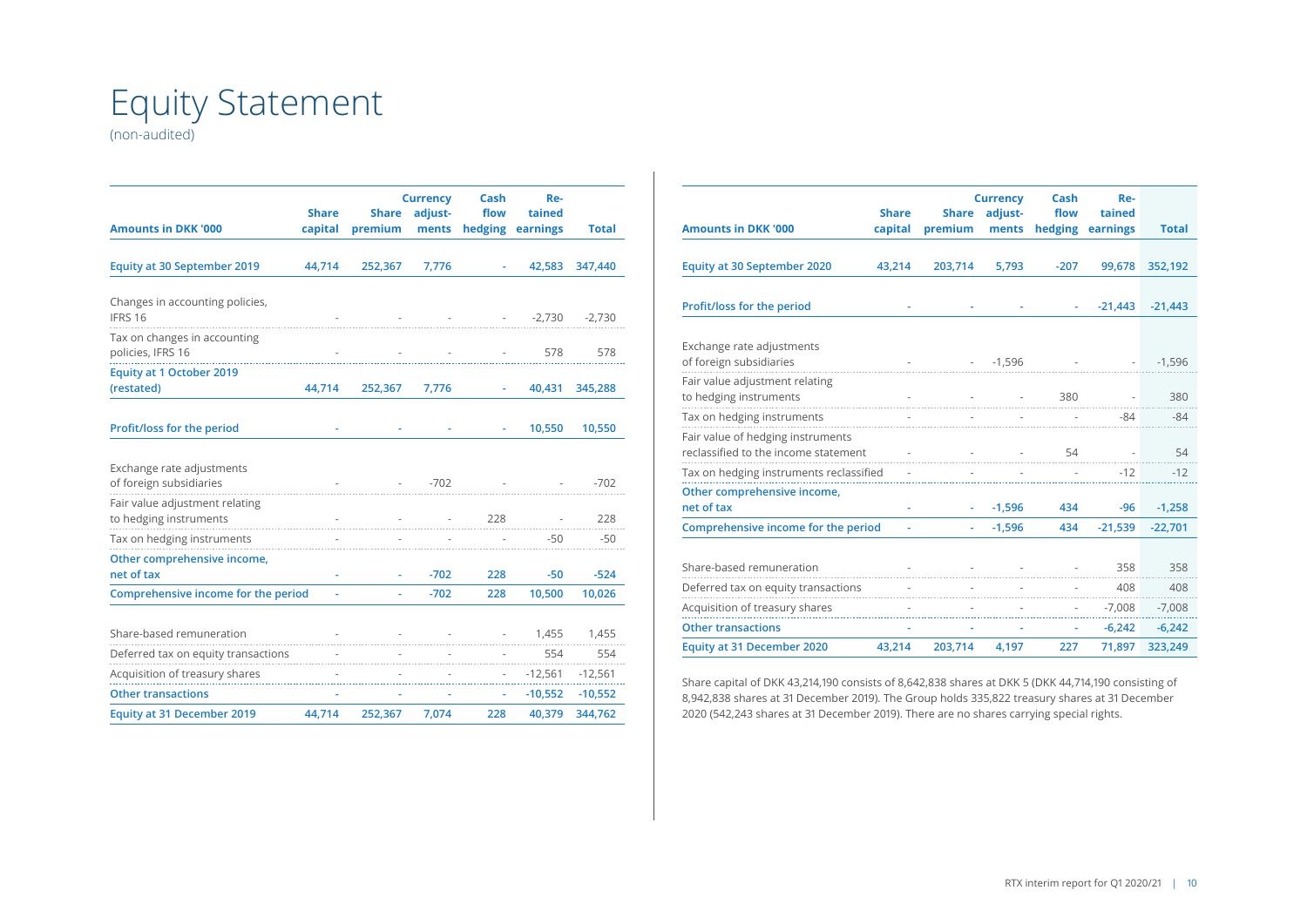## Cash Flow Statement

(non-audited)

| <b>Amounts in DKK '000</b>                                                | <b>Q1</b><br>2020/21 | <b>Q1</b><br>2019/20 | <b>FY</b><br>2019/20 |
|---------------------------------------------------------------------------|----------------------|----------------------|----------------------|
|                                                                           |                      |                      |                      |
| Operating profit/loss (EBIT)                                              | $-25,300$            | 16,293               | 83,571               |
|                                                                           |                      |                      |                      |
| Reversal of items with no effect on cash flow                             |                      |                      |                      |
| Depreciation, amortization and impairment                                 | 6,550                | 5,099                | 24,587               |
| Other items with no effect on cash flow                                   | 1,383                | 623                  | 5,071                |
|                                                                           |                      |                      |                      |
| Change in working capital                                                 |                      |                      |                      |
| Change in inventories                                                     | $-5,266$             | 247                  | 6,233                |
| Change in receivables                                                     | 92,411               | 5,459                | $-42,881$            |
| Change in trade payables etc.                                             | $-26,376$            | $-13,108$            | 8,078                |
| <b>Cash flow from operating activities</b>                                | 43,402               | 14,613               | 84,659               |
|                                                                           |                      |                      |                      |
| Financial income received                                                 | 1,208                | 1,120                | 4,560                |
| Financial expenses paid                                                   | $-3,812$             | $-1,572$             | $-8,847$             |
| Income taxes paid                                                         | $-10,056$            | $-7,689$             | $-9,779$             |
| <b>Cash flow from operations</b>                                          | 30,742               | 6,472                | 70,593               |
|                                                                           |                      |                      |                      |
| Investments in own development projects                                   | $-8,132$             | $-6,086$             | $-27,547$            |
| Acquisition of property, plant and equipment                              | $-1,579$             | $-2,732$             | $-7,943$             |
| Sale of tangible assets                                                   | 104                  |                      | 262                  |
| Deposits on leaseholds                                                    | 1,354                | $-25$                | $-10$                |
| Acquisition and sale of current asset investments in<br>trading portfolio | $-873$               | $-844$               | $-1,839$             |
| <b>Cash flow from investments</b>                                         | $-9,126$             | $-9,687$             | $-37,077$            |

| <b>Amounts in DKK '000</b>                                    | <b>Q1</b><br>2020/21 | Q1<br>2019/20 | <b>FY</b><br>2019/20 |
|---------------------------------------------------------------|----------------------|---------------|----------------------|
|                                                               |                      |               |                      |
| Repayment of lease liabilities                                | $-1,431$             | $-1,415$      | $-5,719$             |
| Acquisition of treasury shares                                | $-7,008$             | $-12,561$     | $-40,560$            |
| Paid dividend                                                 |                      |               | $-20,960$            |
| Cash flow from financing activities                           | $-8,439$             | $-13,976$     | $-67,239$            |
|                                                               |                      |               |                      |
| Increase/decrease in cash and cash equivalents                | 13,177               | $-17,191$     | $-33.723$            |
| Exchange rate adjustments on cash                             | $-1,802$             | $-501$        | 952                  |
| Cash and cash equivalents at the beginning of the period, net | 40,785               | 73,556        | 73,556               |
| Cash and cash equivalents at the end of the period, net       | 52,160               | 55,864        | 40,785               |
|                                                               |                      |               |                      |
| Cash and cash equivalents at the end of                       |                      |               |                      |
| the period, net, are composed as follows:                     |                      |               |                      |
| Cash at bank and in hand                                      | 52,160               | 55,864        | 40,785               |
| Cash and cash equivalents at the end of the period, net       | 52,160               | 55,864        | 40,785               |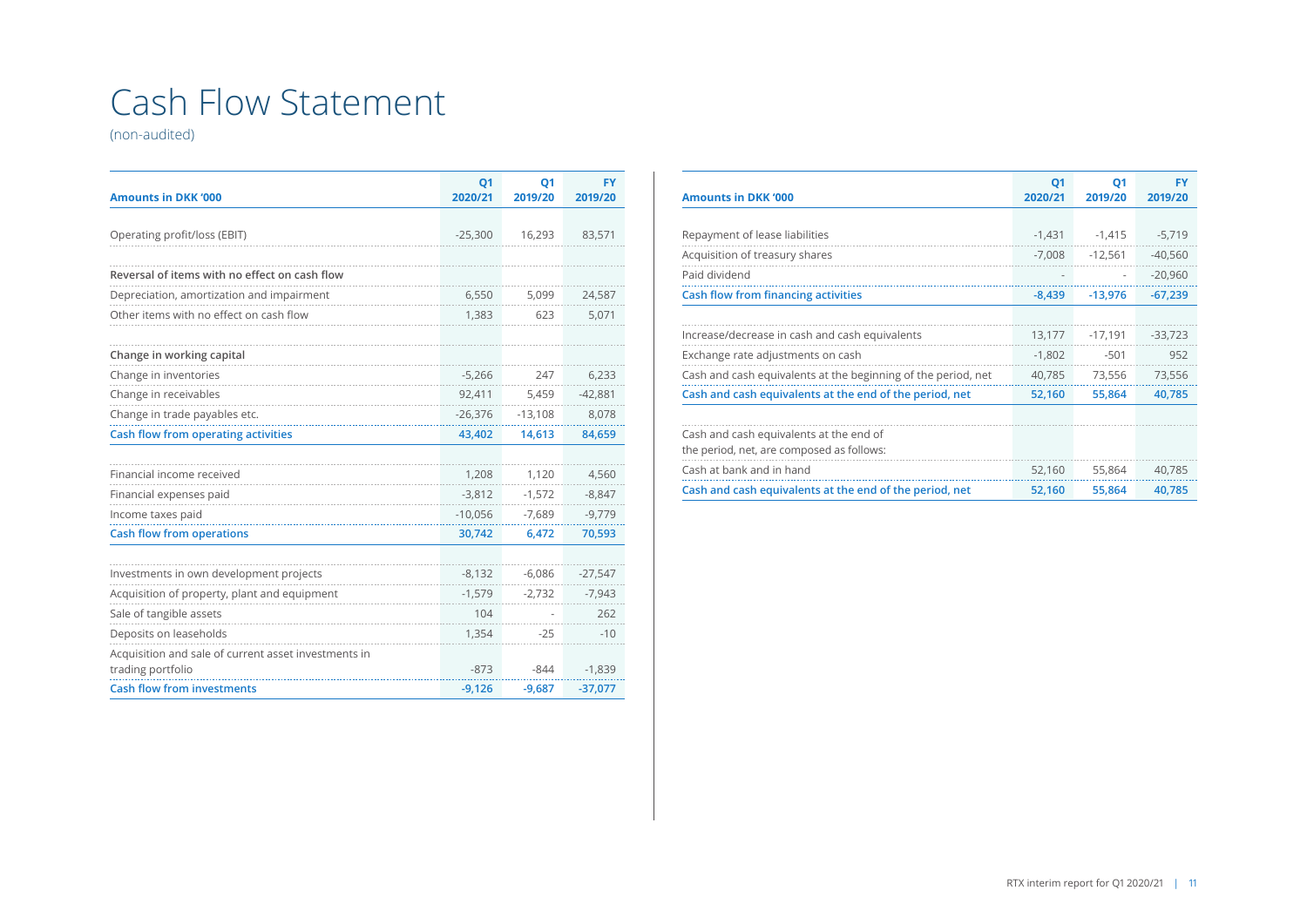## Notes

### 1 ACCOUNTING POLICIES

The interim report is presented in accordance with IAS 34 "Interim Financial Reporting" as adopted by the EU and additional Danish disclosure requirements for interim reporting of listed companies. An interim report has not been prepared for the Parent.

The accounting policies applied in this interim report are consistent with those applied in the Company's 2019/20 annual report which was presented in accordance with International Financial Reporting Standards (IFRS) as adopted by the EU and additional Danish disclosure requirements for annual reports of listed companies. We refer to the 2019/20 annual report for a more detailed description of the accounting policies.

The applied accounting policies are unchanged compared to the annual report for 2019/20. New or amended standards and interpretations becoming effective for the financial year 2019/20 have no material impact on the interim report.

#### 2 ESTIMATES AND ASSUMPTIONS

The preparation of interim reports requires management to make financial estimates and assumptions that affect the application of accounting policy and recognised assets, liabilities, income and expenses. Actual results might be different from these estimates.

The material estimates that management make when applying the accounting principles of the Group and the material uncertainty connected with these estimates and assumptions are unchanged in the preparation of the interim report compared to the preparation of the annual report as per 30 September 2020.

### 3 SEGMENT INFORMATION

As per 1 December 2020 RTX implemented a new organizational structure. The previous two business units – Business Communications and Design Services – was joined into one organization still focusing on the three target markets segments; Enterprise, ProAudio and Healthcare. The new organizational structure changes the reportable segments from the two business units to the three market segments. At the same time the reporting changes from a full-cost allocation model and to only allocating costs directly attributable to the three reportable market segments whereas common functions costs etc. (primarily other external expenses, staff costs and depreciations related to IT, finance, overall management, joint facilities, joint technology projects, and supply chain management) are reported as non-allocated in accordance with internal reporting. Comparable information has been restated to reflect the new reportable segments and reporting model.

| <b>Amounts in DKK '000</b> | Q <sub>1</sub><br>2020/21 | <b>Q1</b><br>2019/20 | <b>FY</b><br>2019/20 |
|----------------------------|---------------------------|----------------------|----------------------|
|                            |                           |                      |                      |
| Revenue                    |                           |                      |                      |
| Enterprise                 | 35,469                    | 89,474               | 382,020              |
| ProAudio                   | 19,051                    | 33,287               | 127,640              |
| Healthcare                 | 6,770                     | 5,521                | 46,209               |
| Group                      | 61,290                    | 128,282              | 555,869              |
|                            |                           |                      |                      |
| <b>EBITDA</b>              |                           |                      |                      |
| Enterprise                 | 4,309                     | 34,382               | 148,013              |
| ProAudio                   | 1,605                     | 11,595               | 41,437               |
| Healthcare                 | 961                       | 1,571                | 16,176               |
| Non-allocated              | $-25,625$                 | $-26,156$            | $-97,468$            |
| Group                      | $-18,750$                 | 21,392               | 108,158              |
| EBIT                       |                           |                      |                      |
| Enterprise                 | 2,813                     | 33,550               | 142,137              |
| ProAudio                   | $-141$                    | 10,656               | 36,731               |
| Healthcare                 | 761                       | 1,571                | 15,844               |
| Non-allocated              | $-28,733$                 | $-29,484$            | $-111,141$           |
| <b>Group</b>               | $-25,300$                 | 16,293               | 83,571               |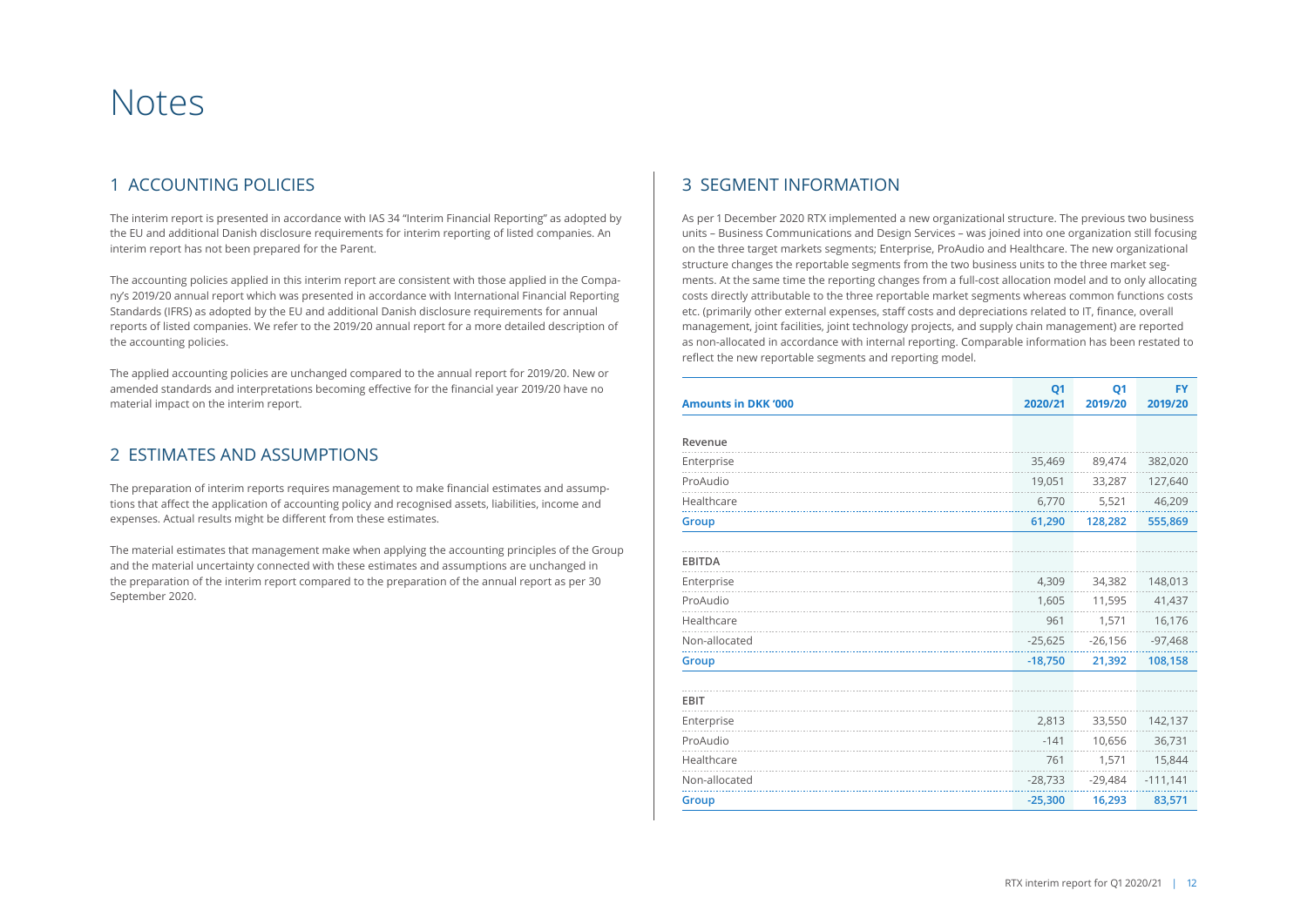## Notes

### 3 SEGMENT INFORMATION (CONTINUED)

For ease of reference, the below table displays the quarterly revenue per segment for the previous financial year (2019/20).

| <b>Amounts in DKK '000</b> | Q <sub>1</sub><br>2020/21 | 04<br>2019/20 | Q3<br>2019/20 | Q <sub>2</sub><br>2019/20 | Q <sub>1</sub><br>2019/20 |
|----------------------------|---------------------------|---------------|---------------|---------------------------|---------------------------|
| Revenue                    |                           |               |               |                           |                           |
| Enterprise                 | 35,469                    | 104.038       | 110.305       | 78.203                    | 89.474                    |
| ProAudio                   | 19.051                    | 34.614        | 30,590        | 29.149                    | 33,287                    |
| Healthcare                 | 6.770                     | 17.706        | 17.590        | 5.392                     | 5,521                     |
| Group                      | 61,290                    | 156.358       | 158,485       | 112.744                   | 128,282                   |

| <b>Amounts in DKK '000</b>     | Q <sub>1</sub><br>2020/21 | <b>Q1</b><br>2019/20 | <b>FY</b><br>2019/20 |
|--------------------------------|---------------------------|----------------------|----------------------|
|                                |                           |                      |                      |
| Revenue, geographical segments |                           |                      |                      |
| Denmark                        | 1,625                     | 1.831                | 5,954                |
| <b>USA</b>                     | 17,159                    | 23,425               | 114,790              |
| France                         | 13,423                    | 35,049               | 112,380              |
| Hong Kong                      | 974                       | 14,821               | 79,481               |
| Germany                        | 2,750                     | 11,717               | 69,367               |
| Other Europe                   | 10,625                    | 10,165               | 65,353               |
| Netherlands                    | 3,556                     | 19,577               | 57,892               |
| Other Asia and Pacific         | 10,928                    | 10,737               | 46,667               |
| Other                          | 250                       | 960                  | 3.985                |
| <b>Total</b>                   | 61,290                    | 128,282              | 555,869              |

Revenue distributed to geographic area according to the geographical location of the customer entity being invoiced.

### 4 DEVELOPMENT COSTS

|                                                         | Q1       | 01       | FY        |
|---------------------------------------------------------|----------|----------|-----------|
| <b>Amounts in DKK '000</b>                              | 2020/21  | 2019/20  | 2019/20   |
|                                                         |          |          |           |
| Development cost incurred before capitalization         | 13.270   | 12.314   | 43,800    |
| Value of work transferred to assets (capitalized)       | $-8.132$ | $-6.855$ | $-28.737$ |
| Total amortization on own development projects          | 3.419    | 1.948    | 11.623    |
| Development costs recognized in the profit/loss account | 8.557    | 7.407    | 26.686    |

### 5 FINANCIAL ITEMS

| <b>Amounts in DKK '000</b>            | Q <sub>1</sub><br>2020/21 | Q1<br>2019/20 | FY<br>2019/20 |
|---------------------------------------|---------------------------|---------------|---------------|
|                                       |                           |               |               |
| Gain on hedging investments (net)     | 560                       | ۰             | 2,582         |
| Other financial income                | 648                       | 1.120         | 1.978         |
| <b>Financial income</b>               | 1,208                     | 1.120         | 4,560         |
|                                       |                           |               |               |
| Exchange rate losses (net)            | 2.194                     | 1.604         | 4,746         |
| Fair value adjustments of investments |                           |               |               |
| in trading portfolio                  | $\overline{2}$            | 1.556         | 978           |
| Financing element, IFRS 16            | 753                       | 422           | 1,622         |
| Other financial costs                 | 255                       | 300           | 564           |
| <b>Financial expenses</b>             | 3,204                     | 3,882         | 7.910         |